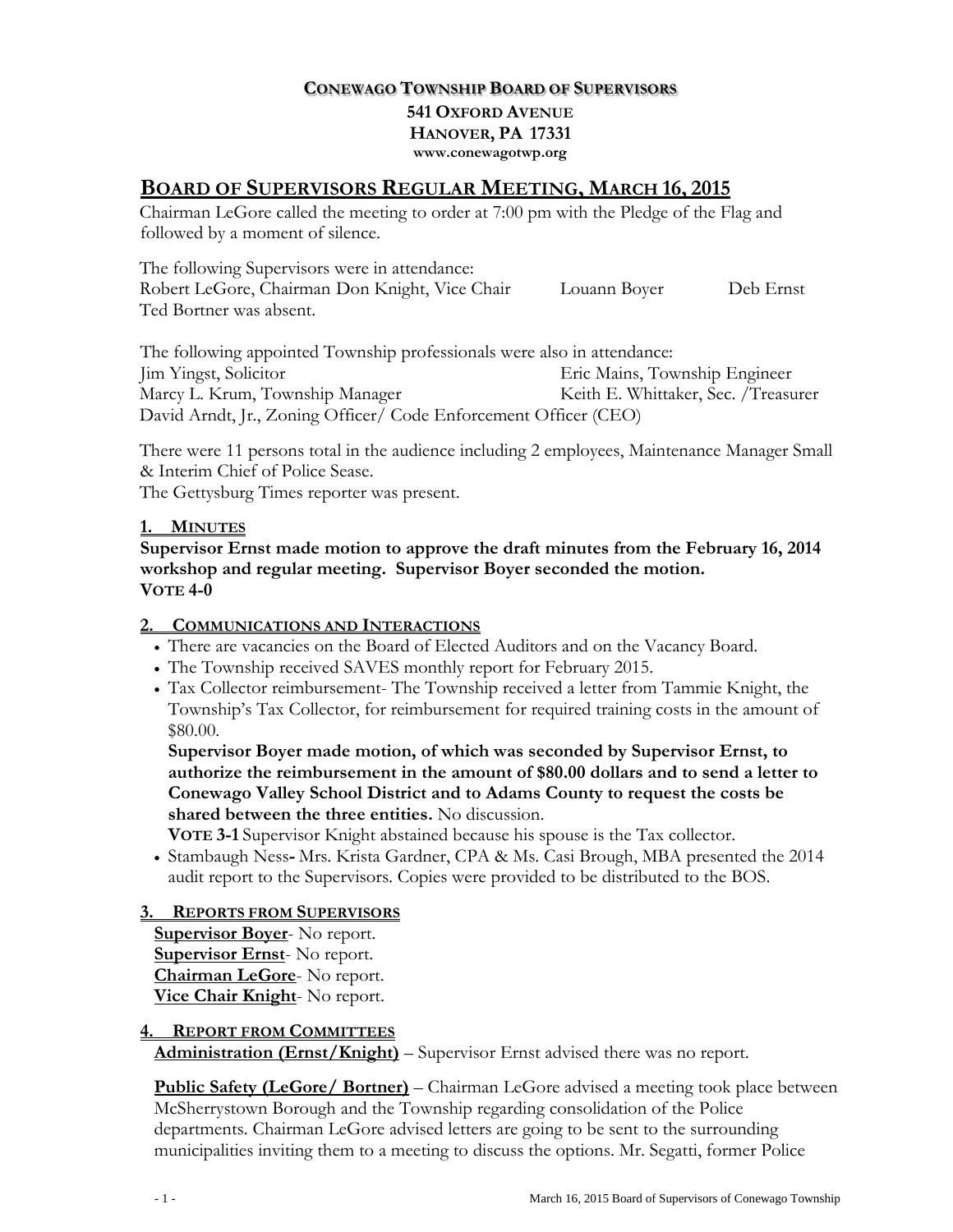Chief of Northern Regional Police Department, will be conducting a study and developing a plan to regionalize. Chairman LeGore advised the approximate cost of the study is \$13,000 - \$13,500 with Conewago Township's portion to be no more than \$8,000.

**Supervisor Knight made motion, of which was seconded by Supervisor Boyer, to authorize the expenditure from reserves up to \$8,000 for the regionalization study and plan.** No discussion.

## **VOTE 4-0**

Chairman LeGore advised the Public Safety Committee is recommending to the Board of Supervisors (BOS) to purchase a 2015 Chevy Tahoe under the Co-Stars contract for \$33,495 from Apple Chevrolet of York.

**Supervisor Boyer made motion, of which was seconded by Supervisor Knight, to purchase a 2015 Chevy Tahoe under the Co-Stars contract for \$33,495 from Apple Chevrolet of York.** No discussion. **VOTE 4-0**

Chairman LeGore advised the Public Safety Committee is recommending to the BOS to replace the current inventory of expired TASER's with the new model. Chairman LeGore advised this was an officer safety issue and was not budgeted. The estimated cost to replace the current inventory with 9 new TASERS is between \$7,900- \$8,100. The actual price will be known at the time the order is placed.

**Supervisor Boyer made motion, of which was seconded by Supervisor Ernst, to replace the current inventory of expired TASER's with the new model with up to \$8,100 allotted for the purchase.** No discussion. **VOTE 4-0**

Chairman LeGore advised the Public Safety Committee is recommending to the BOS to replace the existing inventory of Glock handguns. The night sites on the current inventory no longer illuminate therefore creating an Officer Safety issue. The Officers have requested to buy their old weapon instead of trading them. The net cost to the Township after the buyback will be \$1,458. The Police Department plans to replace eight weapons and keep an additional for a spare.

**Supervisor Boyer made motion, of which was seconded by Supervisor Ernst, to replace the existing inventory of Glock handguns for the quoted price of \$1,485 after the Officer's buyback.** No discussion. **VOTE 4-0**

**Recreation (Knight/Ernst)** –Supervisor Knight advised the BOS that Adams County Conservation's is donating trees to the Hanover Rotary Club which in turn is having students from the Delone Catholic Interact Club plant them at the new recreation park. Supervisor Knight also advised of the open house scheduled for May 4, 2015 at the recreation park. Supervisor Knight encourages the public to come out and offer your opinions on what they might want to see for amenities.

**Agricultural Preservation (Bortner/Knight)** – Chairman LeGore advised the BOS of the meeting he attended with Adams County regarding the preservation of land. The County held a meeting with municipal official's to encourage their participation in the easement process. Chairman LeGore was able to discuss Conewago Township's participation with the County on the easement of the Jesuit Farm properties.

**Roads (Bortner/Knight)** –Supervisor Knight advised the BOS of the great job the Maintenance Department did during the last storm. Maintenance Manager Small was present and advised he will pass on the acknowledgement to the crew.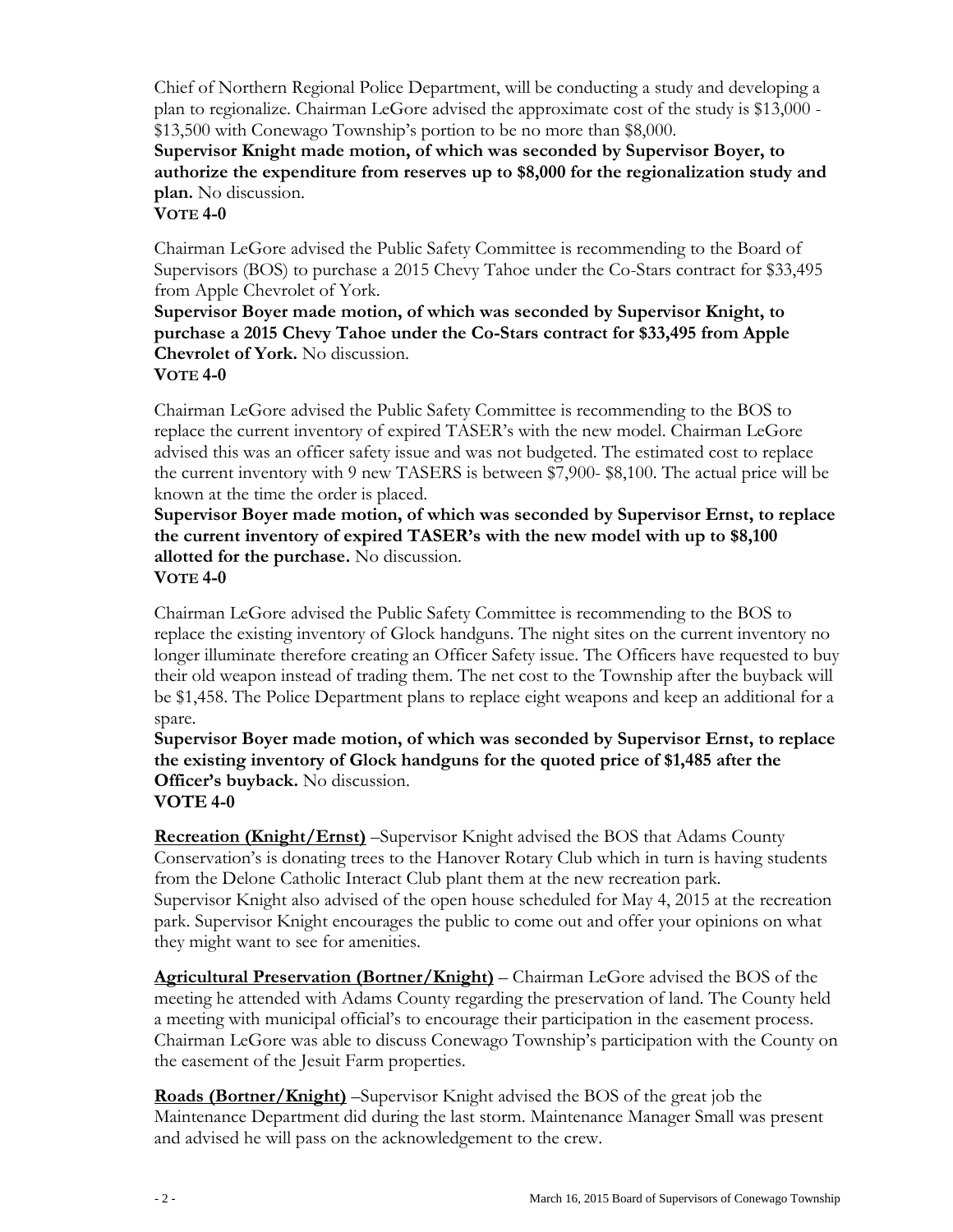### **5. REPORT FROM SECRETARY-TREASURER**

#### **Supervisor Ernst made motion, of which was seconded by Supervisor Knight, to approve the Treasurer Report as presented.** No discussion. **VOTE 4-0**

Chairman LeGore called for a motion to adopt Ordinance 2015-B. The ordinance addresses the Township's participation in the Pennsylvania State Association of Township Supervisors unemployment program. The ordinance was advertised on February 24<sup>th</sup> & March 5<sup>th</sup>. **Supervisor Knight made motion, of which was seconded by Supervisor Ernst, to adopt Ordinance 2015-B PSATS UC trust agreement.** No discussion. **VOTE 4-0**

#### **6. PUBLIC COMMENT**

Mr. Eric Smith, 766 Poplar Street- Mr. Smith expressed his concerns regarding: snow plowing for the last storm, crack sealing especially the edges, and a piece of rebar sticking up in Conewago Estates.

Mr. Ray Presley, 168 Puma Drive- Mr. Presley asked about the open house for the recreation property.

Mr. Cliff Tinsley – Presented Manger Krūm with a gift of flowers in appreciation for her many years of service to Conewago Township.

#### **7. REPORTS FROM DEPARTMENTS**

#### **Police Chief**

- The Chief's monthly report was in the Supervisor packet for review. Chief Sease advised the department had 497 contacts last month.
- Chief Sease gave the BOS an update on the planning with SAVES for the Sacred Heart 5K race.
- Chief Sease advised the BOS he was working on an equipment replacement plan and should have it ready soon.

### **Township Solicitor Yingst**

- Solicitor Yingst advised the BOS of his review of the social media policy and recommended several changes.
- Solicitor Yingst advised the BOS of his review of the PennDOT Sidewalk agreement and found it to be acceptable.

### **Township Manager Krūm**

 Mgr. Krūm requested a motion to adopt Resolution 2015-K amendment to the personnel manual. The amendment has the following policies: Social Media, Travel Policy, Employee Training plan, and Tuition Assistance Policy. Mgr. Krūm advised the policies had been reviewed my legal.

**Supervisor Knight made motion, of which was seconded by Supervisor Boyer, to adopt Resolution 2015-K amendment to the personnel manual.** No discussion. **VOTE 4-0**

 Mgr. Krūm asked the BOS for approval to authorize the Chair to sign the PennDOT Sidewalk Agreement for Elm Avenue intersection.

**Supervisor Boyer made motion, of which was seconded by Supervisor Ernst, to authorize the Chair to sign the PennDOT Sidewalk Agreement for Elm Avenue intersection.** No discussion.

**VOTE 4-0**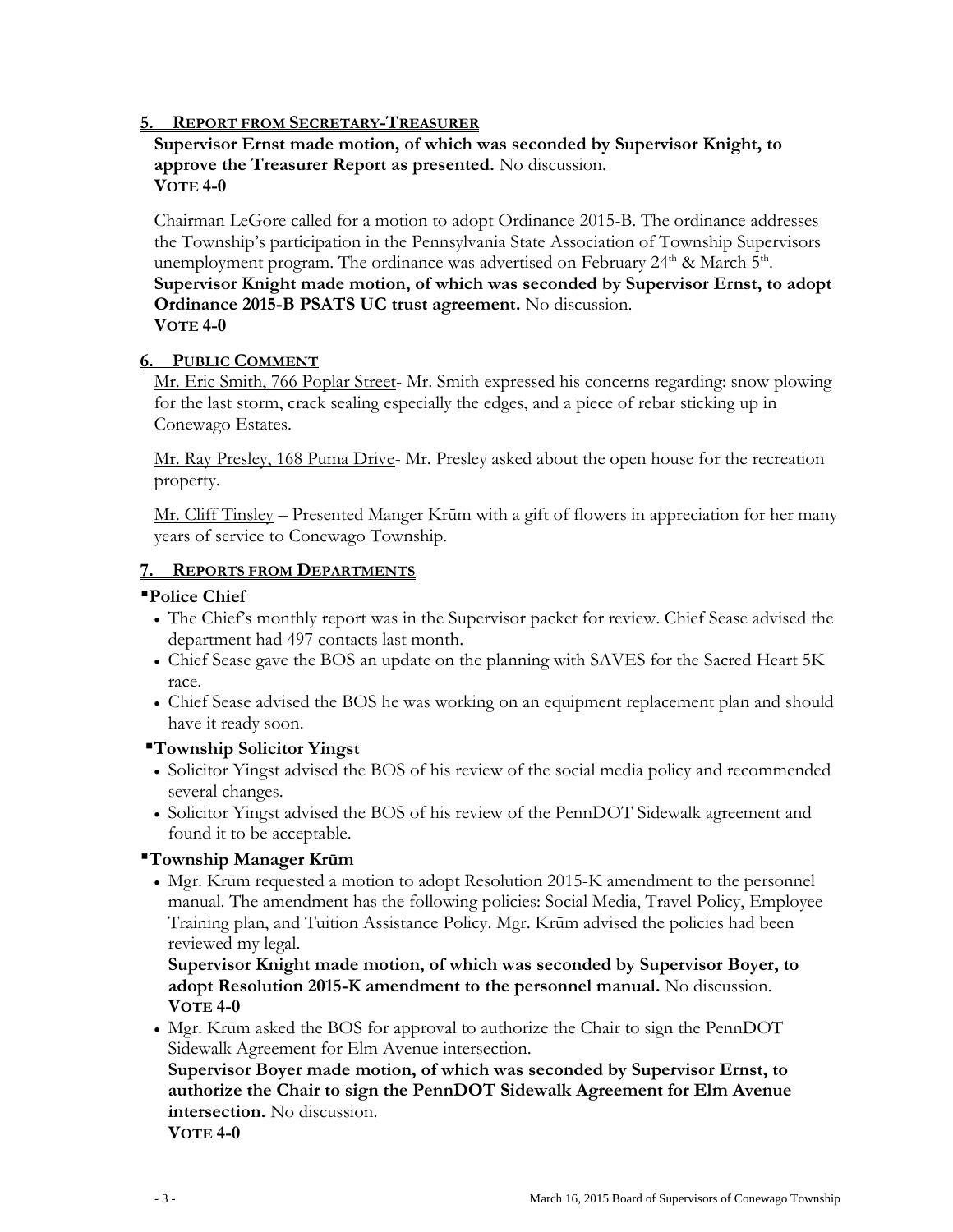Mgr. Krūm advised the DEP Act 904 Recycling Grant Application for the 2014 reporting year has been submitted.

## **Township Engineer**

- Eng. Mains presented his monthly Municipal Engineer's Report dated March 16, 2015. Providence Drive- Eng. Mains advised the BOS the project has been posted on PennBid and the bid opening will be on April  $14<sup>th</sup>$  at 8:00 am and the award will be at the regular meeting on April  $20<sup>th</sup>$ .
- Construction Specifications- Eng. Mains advised the BOS the construction specifications are done and they should be ready to be adopted by resolution at the April BOS meeting.
- MS4 software- Eng. Mains advised Buchart Horn is looking into software for managing the paperwork for MS4 permitting and expects to be able to provide a cost for the 2016 budget.
- Villas at Cattail- *Terry Myers, C.S. Davidson, Inc. –* A Spring 2015 dedication pending for the streets in the development.

# **8. CODE ENFORCEMENT**

- Activities report from Zoning/Code Officer was provided.
- CEO Arndt advised the parking issue on Ram Drive has been addressed.
- CEO Arndt requested the BOS approve Ordinance 2015-A-Regulation of the Use of Public Recreation Parks. CEO Arndt advised the ordinance was advertised on February  $24<sup>th</sup>$  & March 5<sup>th</sup>.

**Supervisor Ernst made motion, of which was seconded by Supervisor Knight, to approve Ordinance 2015-A-Regulation of the Use of Public Recreation Parks.** No discussion.

**VOTE 4-0**

 CEO Arndt requested the BOS approve Ordinance 2015-C- Amendment to Chapter 145- Vehicle and Traffic for updating the fines. CEO Arndt advised the ordinance was advertised on March  $5^{\text{th}}$  & March  $8^{\text{th}}$ .

**Supervisor Knight made motion, of which was seconded by Supervisor Boyer, to approve Ordinance 2015-C- Amendment to Chapter 145- Vehicle and Traffic for updating the fines.** No discussion.

# **VOTE 4-0**

# **9. SUBDIVISION/LAND DEVELOPMENT**

- SALDO Status report updated: March 3, 2015
- Waiver from grading plan- CEO Arndt advised the BOS a resident on Centennial Road is requesting a waiver from the grading plan requirement for removal of on-lot sewer system. The resident has a sand mound. Eng. Mains advised the resident will need to ensure the area is returned to uniform grading to avoid any drainage issues.

**Supervisor Knight made motion, of which was seconded by Supervisor Ernst, to grant the grading plan requirement waiver.** No discussion. **VOTE 4-0**

• Sheaffer Land Development Plan- No activity.

# **10. ZONING**

No zoning hearing for April.

## **11. OTHER BUSINESS**

- Special thanks to the Maintenance Department for a job well done on the March 5, 2015 snow event.
- FYI- Special Event Permitting to be presented to the BOS for review at the April meeting.
- Chairman LeGore called for a motion to approve Resolution 2015-L- Adams County 2015 Hazard Mitigation plan.